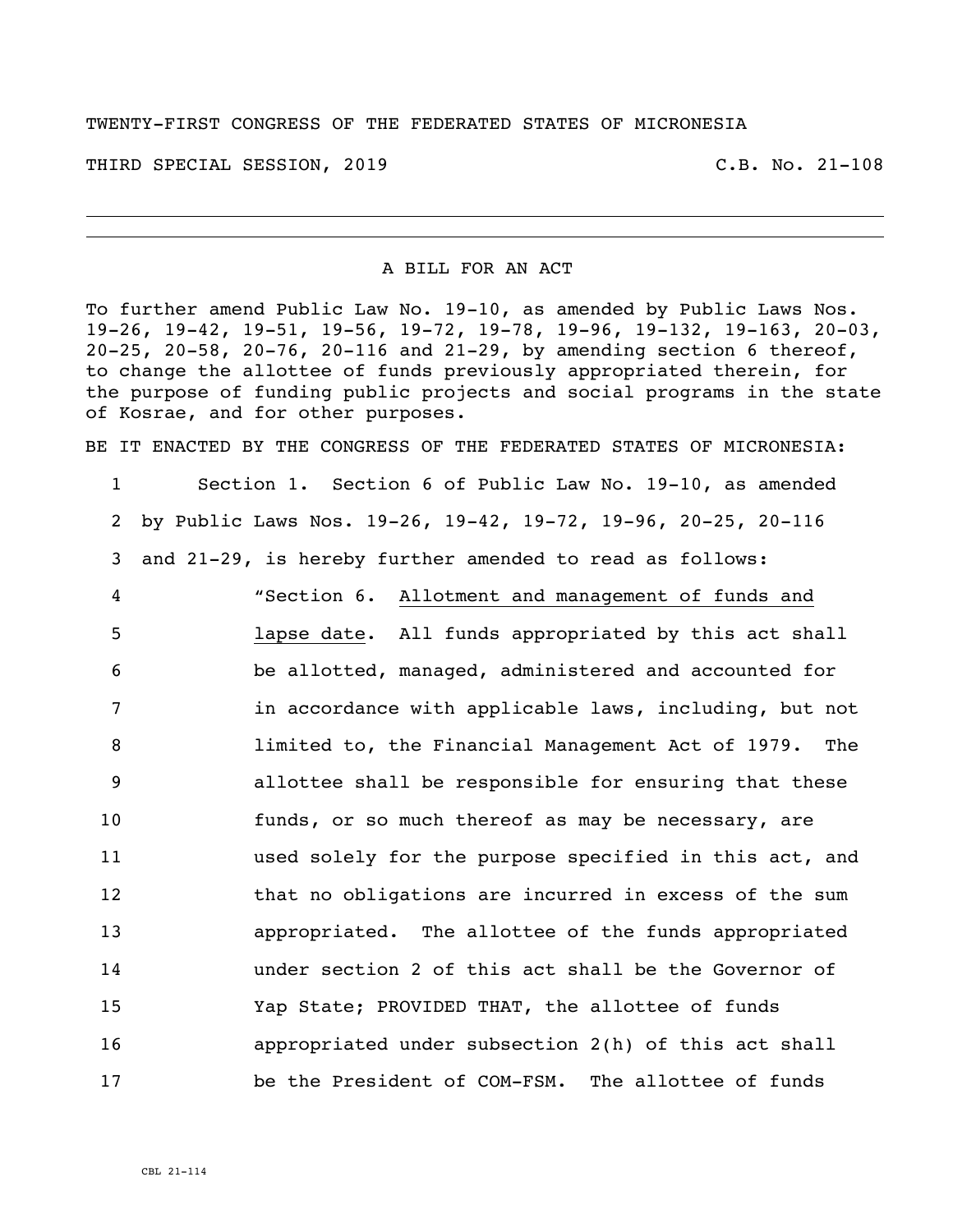C.B. No. 21-108

| $\mathbf 1$    | appropriated under sections 3 and 4 of this act shall             |
|----------------|-------------------------------------------------------------------|
| $\overline{2}$ | be the President of the Federated States of Micronesia            |
| 3              | or his designee; PROVIDED THAT, the allottee of funds             |
| 4              | appropriated under subsections $3(a)$ , $(b)$ , $(c)$ , $(d)$ ,   |
| 5              | (e), $(f)$ , $(g)$ , $(h)$ , $9(i)$ , $(j)$ and $(k)$ of this act |
| 6              | shall be the Mayor of Lelu Town Government; the                   |
| 7              | allottee of funds appropriated under subsection $3(y)$            |
| 8              | of this act shall be the Mayor of Tafunsak Municipal              |
| 9              | Government or his designee; the allottee of funds                 |
| 10             | appropriated under subsections $4(2)(g)$ and $4(2)(h)$            |
| 11             | shall be the Secretary of the Department of                       |
| 12             | Transportation, Communications and Infrastructure; the            |
| 13             | allottee of funds appropriated under subsections                  |
| 14             | $4(3)(a)$ , $4(3)(b)$ and $4(3)(d)$ of this act shall be the      |
| 15             | Pohnpei Transportation Authority; and the allottee of             |
| 16             | funds appropriated under subsections 4(3)(f) and                  |
| 17             | 4(3)(h) of this act shall be the Pohnpei Utility                  |
| 18             | Corporation. The allottee of funds appropriated under             |
| 19             | subsections $5(1)$ , $5(3)$ and $5(6)$ of this act shall be       |
| 20             | the Governor of Chuuk State or his designee.<br>The               |
| 21             | allottee of funds appropriated under subsection 5(2)              |
| 22             | of this act shall be the Mortlock Islands Development             |
| 23             | Authority. The allottee of funds appropriated under               |
| 24             | subsection 5(4) of this act shall be the Southern                 |
| 25             | Namoneas Development Authority. The allottee of funds             |

of 3